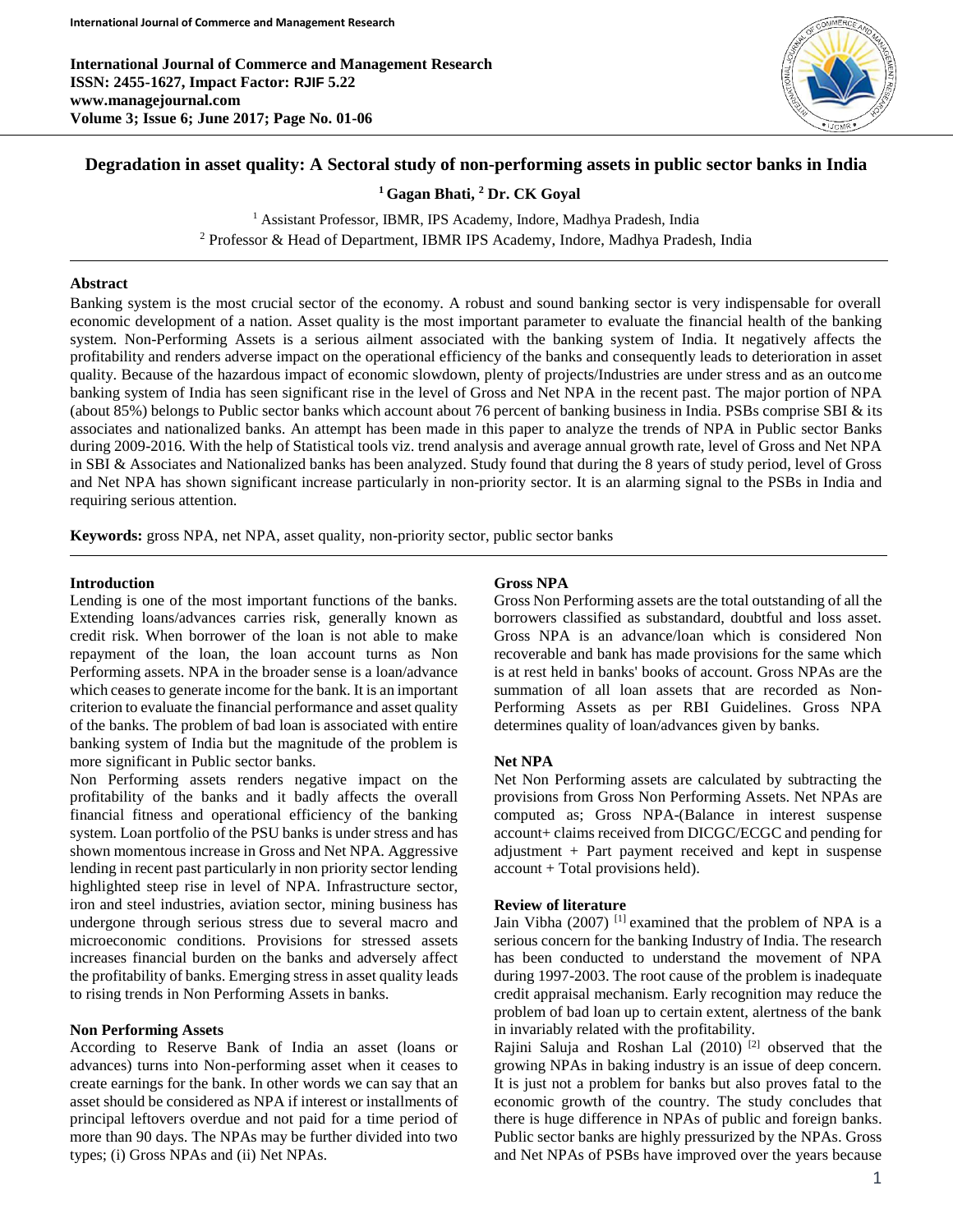of rigorous policy initiatives and enforcement of various legal and non-legal measures.

Debarsh and Sukanya (2012)<sup>[3]</sup> emphasized that NPA is most important parameter to evaluate the financial performance of banking sector. Problem of bad loan is affecting badly the profitability of PSU banks. Authors suggested that for effective management of NPA accounts Public Sector Banks must strictly follow asset classification norms, recovery procedures and use to technological platform at its optimum level.

Banambar sahoo  $(2015)$ <sup>[4]</sup> observed that Lack of cohesive regulatory framework, Political pronouncements like debt relief and Socio-political pressures on commercial credit decisions are the key reasons for augmented level of NPA in banking industry particularly in PSU banks. Author also examined the root cause of NPA from the borrower side like improper choice of project/activity, Adoption of obsolete technology and inefficient management etc.

S Poornima, M Theivanayaki (2015)<sup>[5]</sup> examined in their study that level of NPA is increasing in Public sector banks with an alarming rate, it is not a good indicator for the financial health of PSU banks in India. Authors concluded that PSU banks of India must take on methodical framework with a clear objective, flexibility and sufficient financial support in order to resolve the problem of stressed assets.

Jayasree, M. and Radhika, R (2011)<sup>[6]</sup> examined that level of NPA has been increased in new private sector banks and foreign banks during the study period 2005 to 2009. Study focused on sector wise comparison of lending in private and foreign banks during the study period. Authors found that NPA renders negative impact on the profitability of banks.

Meenakshi Rajeev (2008) [7] observed in her study which was conducted on NPA of banks due to SSI lending. She found that SSI entrepreneurs are unable to make repayment of loan due to business failure. Competition from Chinese products of lower

price and failure in power supply remained the reasons behind business failure. On the other hand personal loans accounts possesses high probability to turning into NPA because these loans are usually given by banks to the borrower without any collateral so probability of becoming NPA is more because of willful default.

Dr Sonia narula and monika (2014)<sup>[8]</sup> analyzed in their study that decline of NPA is essential to improve profitability. Research was conducted to find out relationship between Net profit and NPA of Punjab national bank for the period 2007- 2012. Study examined that mismanagement by bank lead to higher NPA. Authors concluded that there is positive relation between Net profit and NPA of PNB due to wrong selection of borrower. Further, it was suggested that banks should be very careful in selection of the borrower, close pre sanction evaluation and post disbursement control should be done by banks to constraint rising Non Performing Assets in Indian banking Industry.

### **Objectives**

- 1. To study the trends in Gross and Net Non-Performing Assets in Public Sector Banks in India during 2009-2016.
- 2. To analyze the level of Non-Performing Assets in Nonpriority sector lending by PSBs in India.

### **Methodology**

Research is exploratory and analytical. Secondary data related to Non Performing assets of PSBs during 2009 to 2016 has been obtained through annual publication of RBI- report on trend and progress of banking in India and RBI monthly bulletins. In order to meet the objective of study trend of PSBs has been analyzed with trend analysis and average annual growth rate (AAGR).

#### **Data collection and analysis**

| Year                 | <b>Advances</b> |            | <b>Non-Performing Assets</b> |                                                                                      |     |                |     |                      |  |  |  |
|----------------------|-----------------|------------|------------------------------|--------------------------------------------------------------------------------------|-----|----------------|-----|----------------------|--|--|--|
|                      | <b>Gross</b>    | <b>Net</b> |                              | <b>Gross NPA</b>                                                                     |     | <b>Net NPA</b> |     |                      |  |  |  |
|                      |                 |            |                              | Amount As % of Gross Advances   As % of Total Assets   Amount   As % of Net Advances |     |                |     | As % of Total Assets |  |  |  |
| 2008-09 22835 22592  |                 |            | 450                          |                                                                                      | 1.2 | 212            | 0.9 | 0.6                  |  |  |  |
| 2009-10 27335 27013  |                 |            | 599                          | 2.2                                                                                  | 1.3 | 294            | 1.1 | 0.7                  |  |  |  |
| 2010-11 30798 33056  |                 |            | 746                          | 2.4                                                                                  | 1.4 | 360            | 1.2 | 0.7                  |  |  |  |
| 2011-12 35504 38773  |                 |            | 1178                         | 3.3                                                                                  |     | 594            | 1.5 |                      |  |  |  |
| 2012-13 45602 44728  |                 |            | 1656                         | 3.6                                                                                  | 2.4 | 900            |     | 1.3                  |  |  |  |
| 2013-14 52159 51011  |                 |            | 2273                         | 4.4                                                                                  | 2.9 | 1306           | 2.6 | 1.6                  |  |  |  |
| 2014-15 56167 54763  |                 |            | 2785                         | 5.0                                                                                  | 3.2 | 1602           | 2.9 | 1.8                  |  |  |  |
| 2015-16 584 14 56954 |                 |            | 5608                         | 9.6                                                                                  | 6.1 | 3474           | 6.1 | 3.8                  |  |  |  |

**Table 1:** Gross and Net NPA of Public Sector banks (End of March) (Amount in Billion)

*Source***:** Handbook of statistics on Indian economy

Gross and Net NPA of Public sector banks during 2009-2016 has been tabulated in the above table. There is a record increase 9.6% of Gross NPA in the year 2016 in the Public sector banks. On the other hand net NPA has also shown a steep rise in the year 2016 and stood at 6.1 % which was 2.9 % in the previous year. This is alarming signal to Public sector banks in India. Public sector bank holds about 75 % of banking business of Schedule commercial banks in India. During the study period

the aggregate Net Advance of all Public Sector Banks remained 328890 billion which is 74.89 % of the total net advance of Schedule commercial banks during 2009-2016. Further, the total Gross NPA of PSU banks during the study period were 15295 billion which is 83.58 % of the Total Gross NPA of SCBs in India. On the other hand Net NPA of PSBs during the study period remained 8742 billion which is 90.64 % of Total Net NPA of SCBs during the same period.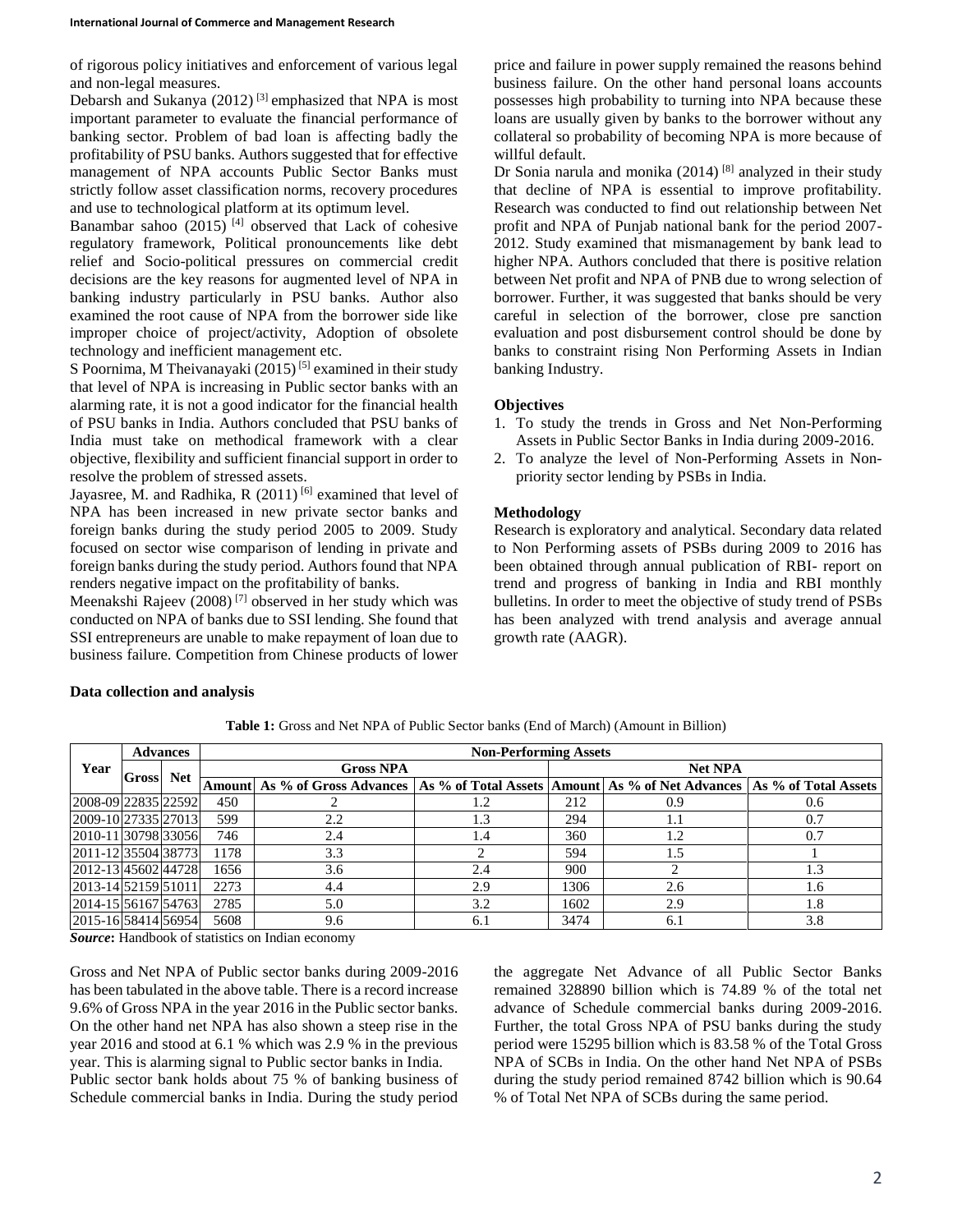| Year                | <b>Advances</b> |            | <b>Non-Performing Assets</b> |                                                                                                             |     |      |                |     |  |  |  |
|---------------------|-----------------|------------|------------------------------|-------------------------------------------------------------------------------------------------------------|-----|------|----------------|-----|--|--|--|
|                     | <b>Gross</b>    | <b>Net</b> | <b>Gross NPA</b>             |                                                                                                             |     |      | <b>Net NPA</b> |     |  |  |  |
|                     |                 |            |                              | Amount As % of Gross Advances   As % of Total Assets   Amount   As % of Net Advances   As % of Total Assets |     |      |                |     |  |  |  |
| 2008-09 30383 29999 |                 |            | 683                          | 2.3                                                                                                         | 1.3 | 316  | 1.1            | 0.6 |  |  |  |
| 2009-10 35450 34971 |                 |            | 847                          | 2.4                                                                                                         | 1.4 | 387  | 1.1            | 0.6 |  |  |  |
| 2010-11 40121 42987 |                 |            | 979                          | 2.5                                                                                                         | 1.4 | 417  | 1.1            | 0.6 |  |  |  |
| 2011-12 46488 50736 |                 |            | 1429                         | 3.1                                                                                                         | 1.7 | 652  | 1.3            | 0.8 |  |  |  |
| 2012-13 59718 58798 |                 |            | 1941                         | 3.2                                                                                                         |     | 987  | 1.7            |     |  |  |  |
| 2013-14 68757 67352 |                 |            | 2634                         | 3.8                                                                                                         | 2.4 | 1427 | 2.1            | 1.3 |  |  |  |
| 2014-15 75607 73882 |                 |            | 3233                         | 4.3                                                                                                         | 2.7 | 1761 | 2.4            | 1.5 |  |  |  |
| 2015-16 82260 80384 |                 |            | 6552                         | 7.6                                                                                                         | 4.8 | 3698 | 4.6            | 2.9 |  |  |  |

**Table 2:** Gross and Net NPA of Schedule commercial banks (End of March) (Amount in Billion)

*Source***:** Handbook of statistics on Indian economy

Schedule commercial banks had significant growth in the Gross and Net Non-Performing assets. During the study period. The above table shows that Gross NPA has become 7.6 % as on 31 March 2016 which was at 4.3% in the previous year. Further Net NPA has also rose significantly and stood at 4.6% in the march 2016.

| <b>Table 3:</b> Movement of GNPA and Net NPA in PSBs (Billions) |  |  |
|-----------------------------------------------------------------|--|--|
|-----------------------------------------------------------------|--|--|

| Year    | <b>Gross NPA</b> | <b>Annual Growth Rate</b> | <b>Net NPA</b> | <b>Annual Growth Rate</b> |
|---------|------------------|---------------------------|----------------|---------------------------|
| 2008-09 | 450              |                           | 212            | 19                        |
| 2009-10 | 599              | 33                        | 294            | 39                        |
| 2010-11 | 746              | 24                        | 360            | 23                        |
| 2011-12 | 1178             | 58                        | 594            | 65                        |
| 2012-13 | 1656             | 41                        | 900            | 52                        |
| 2013-14 | 2273             | 37                        | 1306           | 45                        |
| 2014-15 | 2785             | 23                        | 1602           | 23                        |
| 2015-16 | 5608             | 101                       | 3474           | 117                       |

*Source***:** Department of Banking supervision, RBI



**Table 4:** Composition of NPA of PSBs as on 31 March (Amount in Billions)

| <b>Years</b> | <b>Priority Sector</b> |               | <b>Non Priority Sector</b> |               | <b>Public Sector</b> |               | <b>Total</b> |
|--------------|------------------------|---------------|----------------------------|---------------|----------------------|---------------|--------------|
|              | Amount                 | $\frac{0}{0}$ | Amount                     | $\frac{6}{6}$ | Amount               | $\frac{0}{0}$ | Amount       |
| 2009         | 242                    | 53.75         | 205                        | 45.59         |                      | 0.66          | 450          |
| 2010         | 305                    | 50.89         | 291                        | 48.58         | 3                    | 0.52          | 599          |
| 2011         | 401                    | 53.82         | 342                        | 45.85         |                      | 0.32          | 746          |
| 2012         | 561                    | 47.57         | 591                        | 50.17         | 27                   | 2.27          | 1178         |
| 2013         | 677                    | 40.91         | 967                        | 58.39         | 12                   | 0.70          | 1656         |
| 2014         | 799                    | 35.16         | 1472                       | 64.79         |                      | 0.06          | 2273         |
| 2015         | 966                    | 34.69         | 1816                       | 65.21         | 3                    | 0.09          | 2785         |
| 2016         | 1307                   | 23.30         | 4301                       | 76.70         | 36                   | 0.64          | 5608         |

*Source***:** Department of Banking supervision, RBI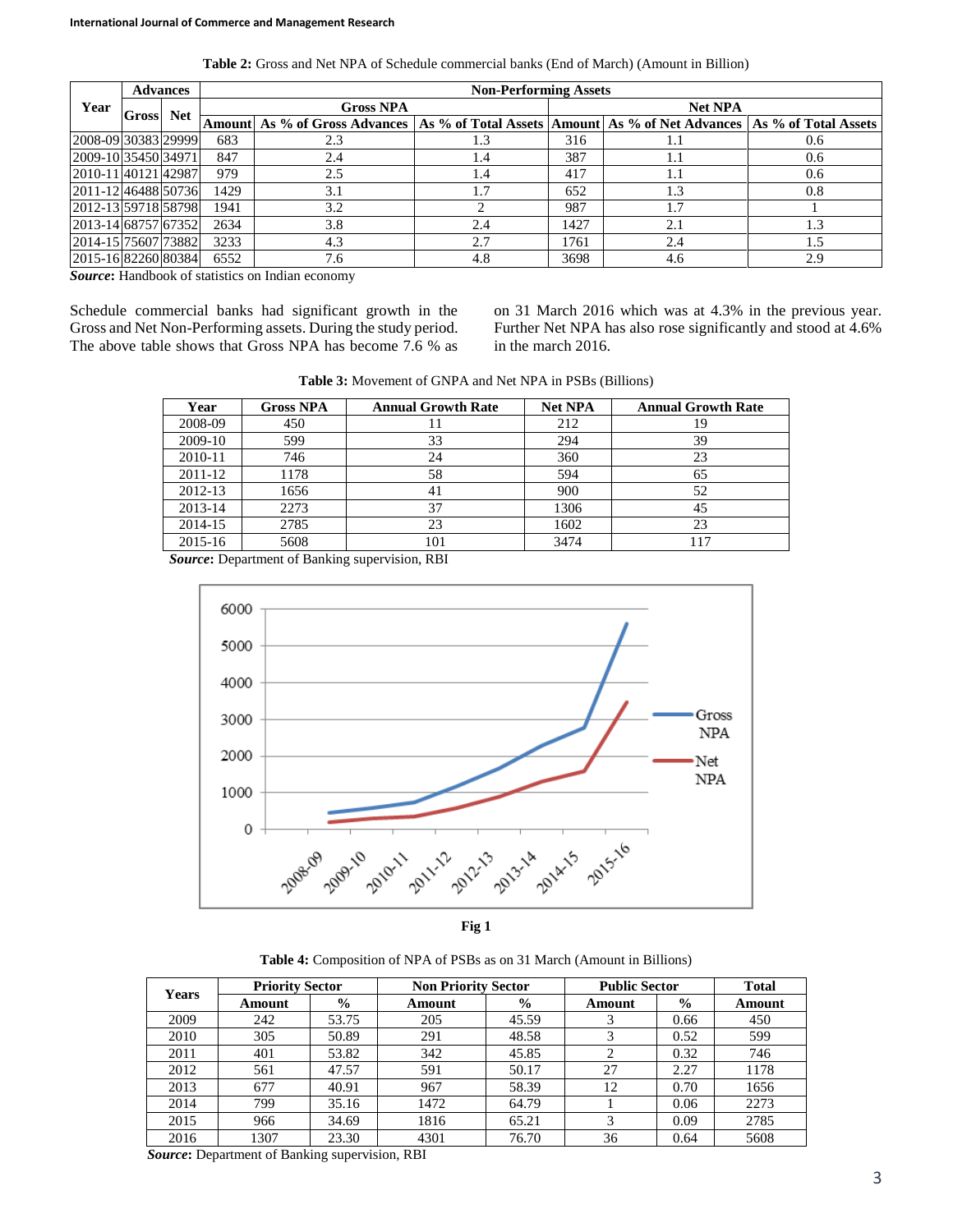



**Table 5:** Composition of NPA-Nationalized Banks as on 31 March (Billions)

| <b>Years</b> | <b>Priority Sector</b> |               | <b>Non Priority Sector</b> |               | <b>Public Sector</b> |               | <b>Total</b> |
|--------------|------------------------|---------------|----------------------------|---------------|----------------------|---------------|--------------|
|              | Amount                 | $\frac{6}{9}$ | Amount                     | $\frac{6}{9}$ | Amount               | $\frac{6}{9}$ | Amount       |
| 2009         | 158                    | 59.35         | 107                        | 40.19         |                      | 0.46          | 265          |
| 2010         | 196                    | 53.76         | 165                        | 45.40         | 3                    | 0.84          | 364          |
| 2011         | 246                    | 55.61         | 194                        | 43.84         | ↑                    | 0.55          | 442          |
| 2012         | 324                    | 46.96         | 357                        | 51.49         | 11                   | 1.55          | 696          |
| 2013         | 411                    | 40.16         | 606                        | 58.91         | 9                    | 0.93          | 1028         |
| 2014         | 538                    | 36.45         | 936                        | 63.46         |                      | 0.09          | 1474         |
| 2015         | 709                    | 34.61         | 1338                       | 65.26         | 3                    | 0.13          | 2050         |
| 2016         | 1006                   | 23.18         | 3321                       | 76.82         | 19                   | 0.42          | 4310         |

*Source***:** Department of Banking supervision, RBI





**Table 6:** Composition of-NPA-SBI & Associates as on 31 March (Billions)

| <b>Years</b> | <b>Priority Sector</b> |               | <b>Non Priority Sector</b> |               | <b>Public Sector</b> |               | <b>Total</b> |
|--------------|------------------------|---------------|----------------------------|---------------|----------------------|---------------|--------------|
|              | Amount                 | $\frac{0}{0}$ | Amount                     | $\frac{6}{6}$ | Amount               | $\frac{6}{9}$ | Amount       |
| 2009         | 84                     | 45.70         | 99                         | 53.35         |                      | 0.95          | 185          |
| 2010         | 109                    | 46.45         | 126                        | 53.51         | 0                    | 0.04          | 235          |
| 2011         | 155                    | 51.22         | 149                        | 48.78         | 0                    | 0.00          | 304          |
| 2012         | 234                    | 48.44         | 232                        | 48.27         | 16                   | 3.29          | 482          |
| 2013         | 264                    | 42.12         | 361                        | 57.55         | 3                    | 0.33          | 628          |
| 2014         | 261                    | 32.76         | 537                        | 67.24         | $\theta$             | 0.00          | 798          |
| 2015         | 257                    | 34.93         | 478                        | 65.07         | 0                    | 0.00          | 735          |
| 2016         | 301                    | 23.70         | 980                        | 76.30         | 17                   | 1.41          | 1298         |

*Source***:** Department of Banking supervision, RBI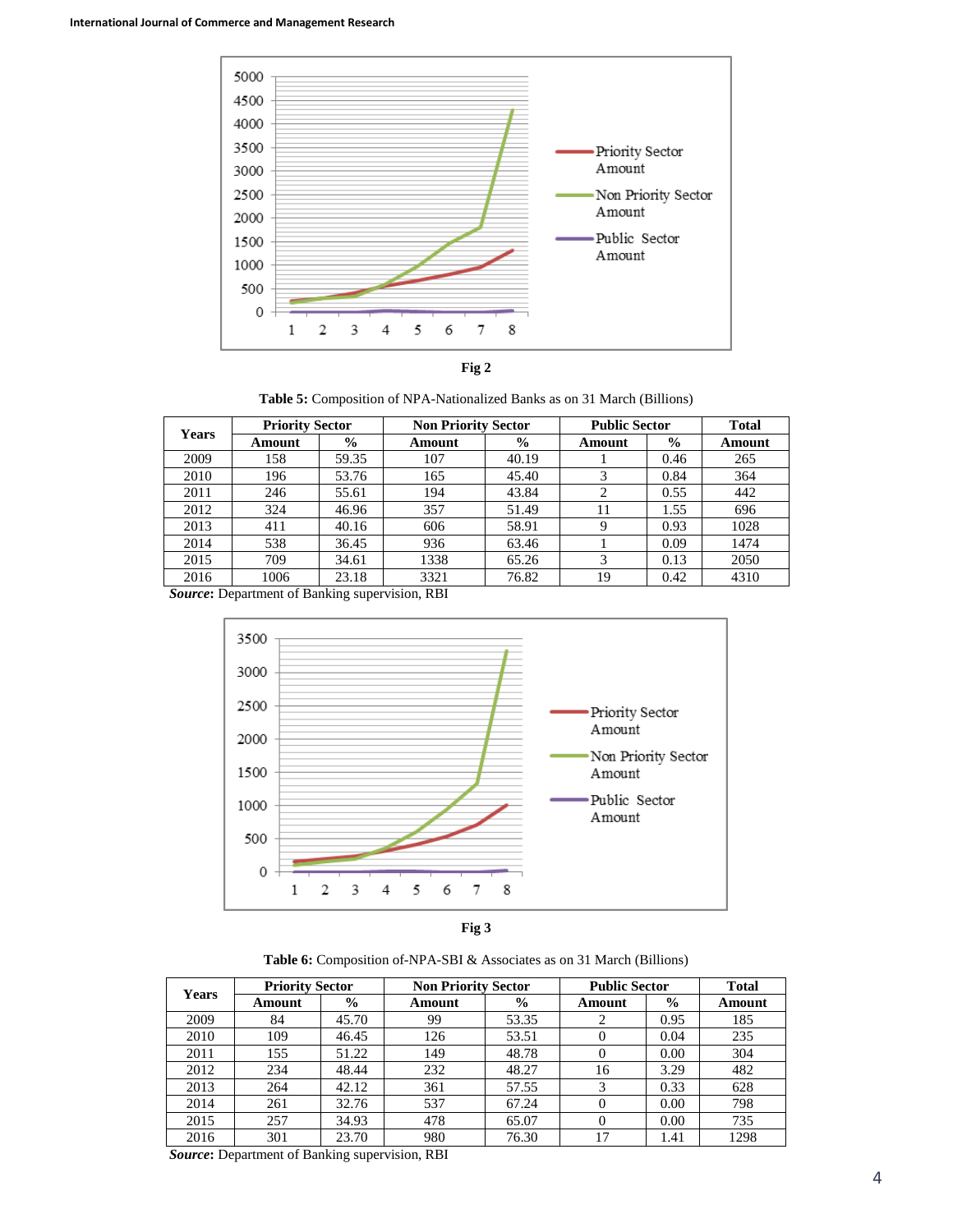



#### **Findings**

Gross and Net NPA of Public sector banks has shown a steep rise during the study period. The average annual growth rate of Gross NPA in Public sector banks during the study period (2009-2016) remained 41 % which is alarming. On the other hand the rate was 47.87% in Net NPA during the same period (Table-III). Trend lines showed the noteworthy rise in the level of Gross and Net NPA of Public sector Banks (Trend lines-Table III). The movement of NPA is more significant during 2015 to 2016; the amount of Gross NPA on March 2016 was 5608 billion as compare to 2785 billion on March 2015 i.e. about 101 % increase in the level of Gross NPA within one year. On the other hand amount of Net NPA stood 3474 billion on March 2016 as compare to 1602 billion on March 2015 with 117% increase within one year.

Aggressive lending in Non priority sector in recent past is one of the key reasons behind mounting NPA in PSBs. Non priority sector lending has shown a noteworthy rise during the study period. 76.70 % of total gross NPA belongs to Non priority sector as on March 2016 (Table-IV) in Public sector banks in India. In Nationalized banks 76.82% of Gross NPA comes from Non priority sector on 31 March 2016 (Table-V) and SBI and associates banks showed 76.30 % of Total gross NPA from the Non priority sector (Table-VI) which is highest during the study period. Further, the growth of Gross NPA in priority sector is less than the growth of Gross NPA in Non priority sector (Trend lines: Table IV, V and VI). The above trend lines showed that aggressive lending in Non priority sector has resulted in huge level of NPAs in Public sector banks in India.

### **Suggestions**

- Public sector banks needs to strengthen the existing credit appraisal system and they must emphasize to develop a cohesive lending policy framework with standard practice of close pre-sanction approval and post sanction followups.
- Public sector banks in India should follow a selective approach for the extension of credit particularly in Non priority sector. Loans/advances must be granted on the basis of the credit worthiness of the borrower instead of Name and fame of the borrower. And banks must utilize their market intelligence to collect the information about the borrower before extension of credit.
- PSU Banks should also employ technical staff at periodical intervals to visit factory sites for on the spot study to obtain first hand information on the progress of the project for which bank has extended credit.
- Credit management should be viewed as part of a coordination group efforts made by all departments involved with customers to minimize bad debts and maximize profit instead of leaving it in the hands of the credit risk management department.

### **Conclusion**

The increase in NPAs shows the inefficiency of banking system to maintain their asset quality and it renders negative impact on the operational efficiency of the banks. During Financial Year 2013, both Indian and global economies faced excessive challenges putting additional stress on asset quality finally resulting in increase in GNPAs, Net NPAs and restructured assets. PSBs faced larger asset quality implications owing to the fact that they were the prime lender to crucial and slowing sectors like power, iron, infrastructure and mining, and agriculture which got affected extensively during the global economic slowdown in 2008.

However Private sector banks (Including new and old private banks) functioning in the same macro economic conditions but they are able to control their bad loan problems because of watchful approach in credit appraisal, management of risk and recovery of loan. They focused on retail banking and extended less credit to big corporate houses and more to middle class citizens who are far more candid and customary in repayment of their financial obligations. Further, if the credit facility has been extended to the corporate houses from the private bank, it was more to meet the working capital needs for short term.

The level of Gross and Net NPA is increasing with an alarming rate particularly in Public sector banks in India. It is requiring serious attention; there should be a joint effort from the government and banking sector to cope up with the problem before it become out of control. Further the management of PSBs in India must pay singular attention towards the problem of bad loans and take appropriate action to arrest the creation of new NPAs, besides putting efforts on the recovery fronts of existing NPAs. Effective and timely action is essential to ensure future growth of the Banking system of India.